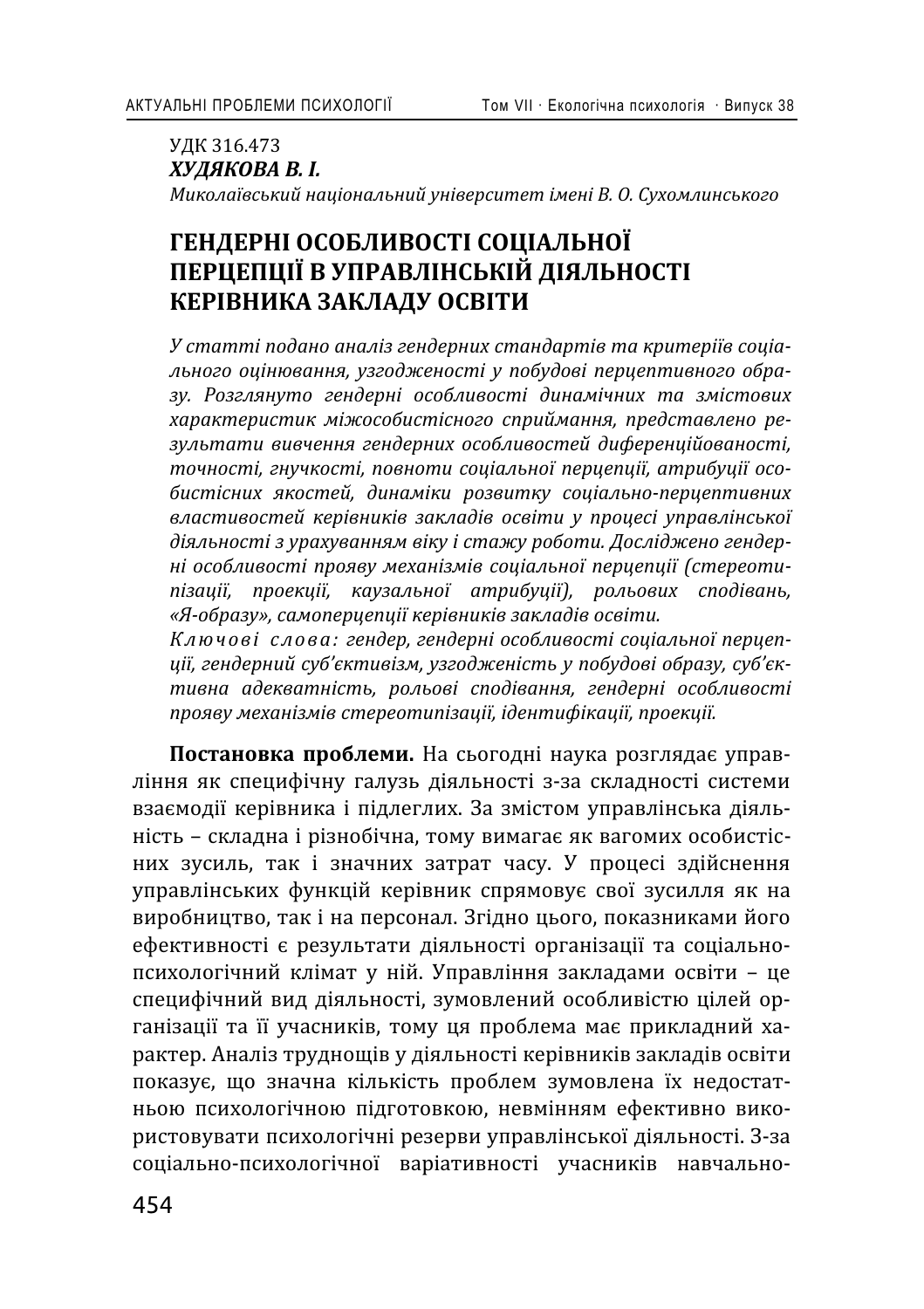виховного процесу доцільно виявити гендерні особливості соціальної перцепції керівників закладів освіти з метою їх урахування для підвищення ефективності управлінської діяльності.

Проблема управлінської проникливості, що розглядається у межах дослідження, полягає в аналізі гендерних стандартів та критеріїв соціального оцінювання, узгодженості у побудові перцептивного образу підлеглого. Актуальним є вивчення гендерних особливостей динамічних та змістових характеристик міжособистісного сприймання, диференційованості, точності, гнучкості, повноти соціальної перцепції, атрибуції особистісних якостей, особливостей прояву механізмів соціальної перцепції та рольових сподівань.

Аналіз останніх досліджень і публікацій. Соціальна перцепція відіграє одну з провідних ролей у життєдіяльності людини та у її професійній діяльності зокрема. Значення соціальної перцепції в управлінській діяльності висвітлено працях вітчизняних і зарубіжних дослідників. Чисельні дослідження (А. Гусєва, О. Бондарчук, Л. Карамушка, А. Ковальов) свідчать про тісний взаємозв'язок ефективності управління зі здатністю керівника адекватно оцінювати та інтерпретувати зовнішність, дії й у цілому поведінку підлеглих, тобто з рівнем розвитку його соціальноперцептивних здібностей. Дослідниками вивчалися соціальноперцептивні характеристики спільної діяльності, механізми соціальної перцепції (К. Данілін, А. Ковальов, В. Дигос); проблеми підвищення точності міжособистісного сприймання, розвитку соціально-перцептивних властивостей (Т. Данильченко, К. Девіс, Г. Келлі); особливості міжособистісного сприймання у різних сферах життєдіяльності, спілкування і взаємодії (О. Бондарчук, Л. Коломінський, Л. Карамушка), зокрема, в управлінні науковими і виробничими колективами, у педагогічному процесі. На думку Н. Л. Коломінського, Л. М. Карамушки, О. Б. Бондарчук, роль соціальної перцепції обумовлена як специфічною метою діяльності керівника, так і змістом його роботи, функціональними обов'язками [2; 8; 10].

Соціальна (соціально-психологічна, за Я. Л. Коломінським) перцепція впливає як на формування першого враження про людину, так і на постійну оцінку соціальних об'єктів у процесі життєдіяльності. На думку Т. Данильченко, процес формування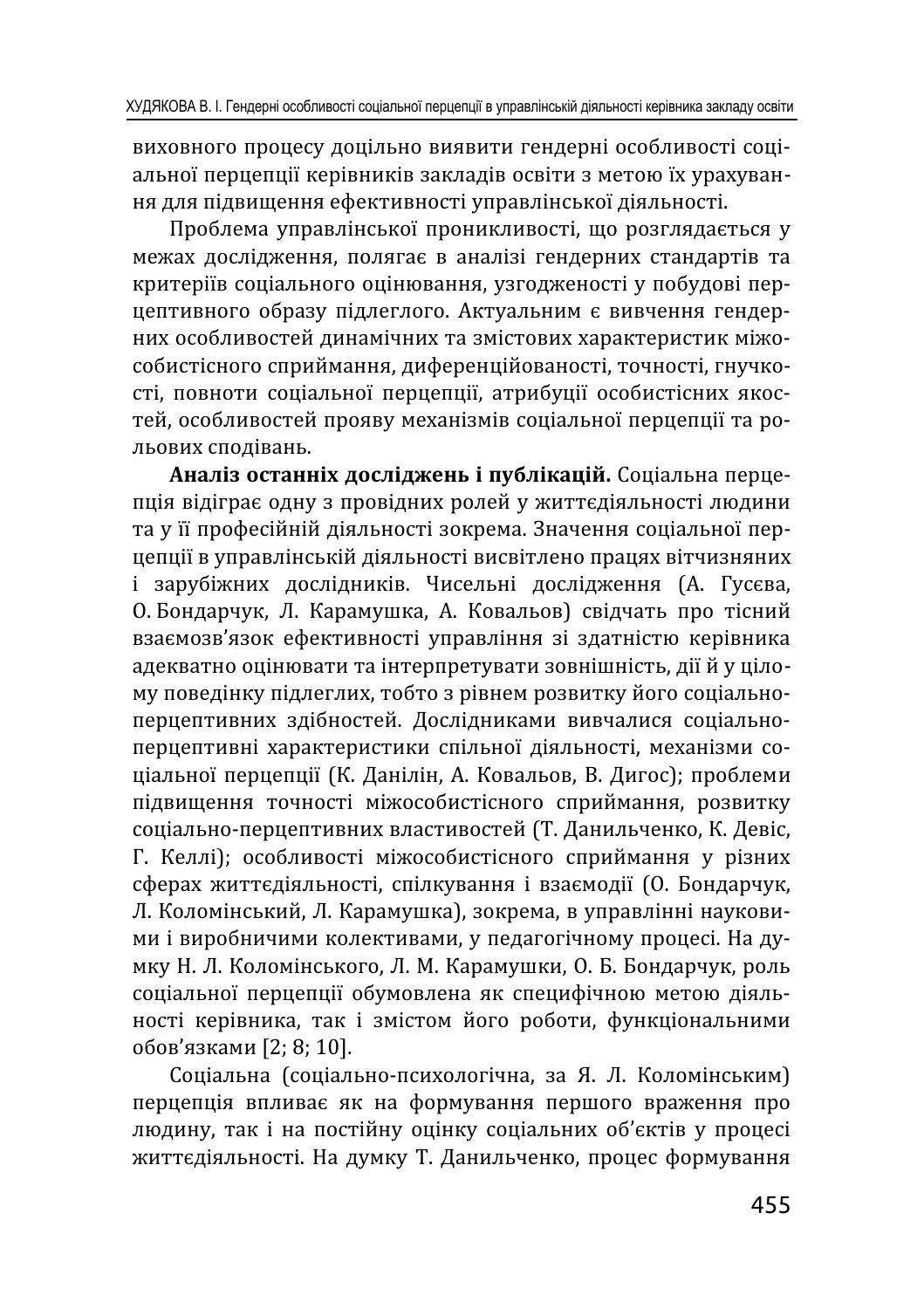першого враження безпосередньо включений у систему соціальної взаємодії. Образ партнера, який створюється під час знайомства, це - регулятор подальшої поведінки перцепієнта, необхідний для правильного (адекватного) й ефективного спілкування у конкретній ситуації. Сприймання іншої людини відбувається в умовах спільної діяльності, яка здебільшого й обумовлює акценти побудови образу [5]. Адекватність, повнота і точність першого враження необхідна керівнику під час прийому співробітників на роботу, оскільки провідна контролююча функція здійснюється саме під час підбору кадрів, які будуть забезпечувати освітню діяльність. Однак дослідження соціальної перцепції керівників закладів освіти у реальних групах полягає у вивченні функціонування уявлень, що вже склалися про своїх колег по спільній діяльності, тому, як правило, вивчаються регулятивні функції системи образів інших; когнітивні системи особистості досліджуються як орієнтувальна основа побудови низки поведінкових актів у груповому контексті.

Мета статті визначити гендерні особливості соціальної перцепції в управлінській діяльності керівників закладів освіти та їх вплив на професійну успішність. Згідно мети, визначено такі завдання:

- 1. Проаналізувати гендерні стандарти і критерії соціального оцінювання: узгодженість у побудові перцептивного образу, статевий суб'єктивізм, інгруповий фаворитизм керівників закладів освіти у процесі управлінської діяльності.
- 2. Дослідити гендерні особливості прояву механізмів соціальної перцепції (стереотипізація, проекція, каузальна атрибуція), змістових та динамічних характеристик, рольових сподівань, «Я-образу», самоперцепції керівників закладів освіти у процесі управлінської діяльності.
- 3. Визначити динаміку розвитку соціально-перцептивних властивостей керівників закладів освіти з урахуванням віку і стажу роботи.

Виклад основного матеріалу дослідження. Гендер, на думку С. Іванченко, як культурний конструкт, є багатовимірним і має біологічний, психологічний та соціальний рівні. Гендерна ідентичність розглядається як сукупність множини чинників (гендерних настанов, інтересів, звичок, фізичних атрибутів), які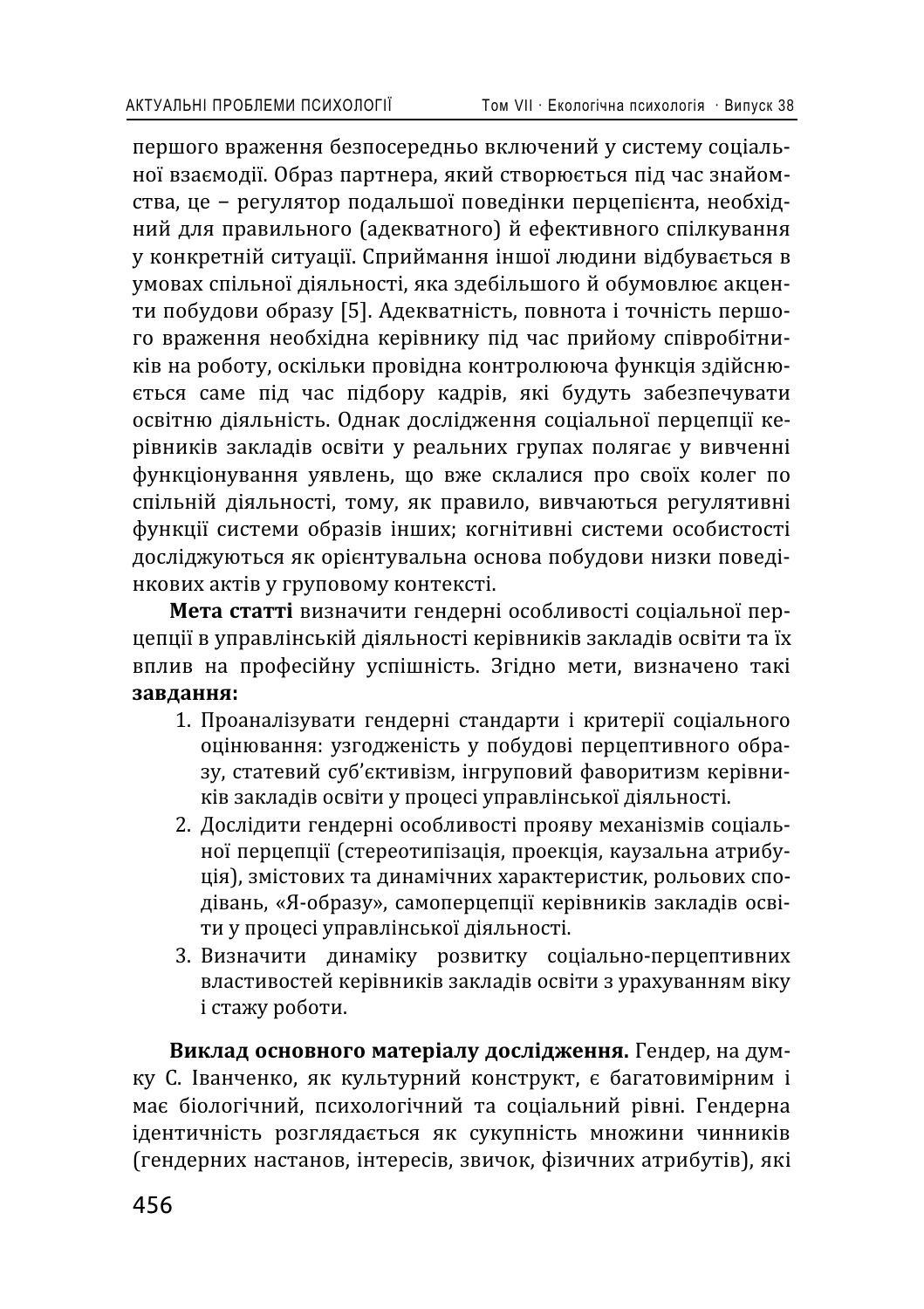у цілому визначають саме гендерну ідентичність індивіда [7]. Ми дослідили гендерні особливості соціальної перцепції керівників та динаміку розвитку їх соціально-перцептивних якостей (за 2 роки), шоб одержати більш цілісну картину формування керівниками образу підлеглих та пов'язати дослідження соціальної перцепиії з дослідженням характеристик внутрішньогрупової взаємодії. Згідно мети дослідження, використано опитувальник Т. Лірі, а також методики: «Методика вивчення гендерних стереотипів» (за Д. Вільямсом та Д. Бестом), «Особистісний диференціал», «Методика діагностики психологічної статі (BSRI)». Отримані результати оброблені якісно та кількісно: емпіричний матеріал піддавався стандартній процедурі математико-статистичного аналізу: використовувались статистичні програми «ОСА» та «SPSS 9.0 for Windows», здійснювався кореляційний аналіз.

За опитувальником Т. Лірі отримано перший ряд даних - уявлення про об'єкт перцепції. Другий ряд даних (інформація про об'єкт) визначився шляхом усереднення показників самоописів підлеглого й експертної оцінки, що проводилися за октантами опитувальника Т. Лірі. Ступінь узгодженості двох шерег даних було визначено за коефіцієнтом рангової кореляції Спірмена і пов'язано з його кількісною величиною. У якості критичного у нашому дослідженні прийнятий 5% рівень значущості. Здійснено порівняння «образу Я» підлеглого з характеристиками, які надали про нього керівники. Порівняння рядів даних дало можливість виявити точність самоперцепції. Керівникам також пропонувалось указати, як, на їх думку, сприймає себе підлеглий. Це дало змогу визначити, чи важко керівникам побачити відмінності між собою та іншими. Міра диференційованості при цьому обернено пропорційна кількості особистісних рис, що однаковим чином позначалися керівником у самоописі і в описі з точки зору підлеглого. Під час побудови образу іншої людини проступає й уявлення про самого себе [1; 6; 13].

Результати дослідження показали, що значна кількість характеристик - як керівником, так і самоопис підлеглого - мали однаковий зміст (79%): «чуттєвий», «довірливий», «замкнений», «активний», «відповідальний», «незалежний», «самостійний», «щирий». З'ясувалося, що під час сприймання колеги-жінки як жінки-керівники, так і чоловіки-керівники використовували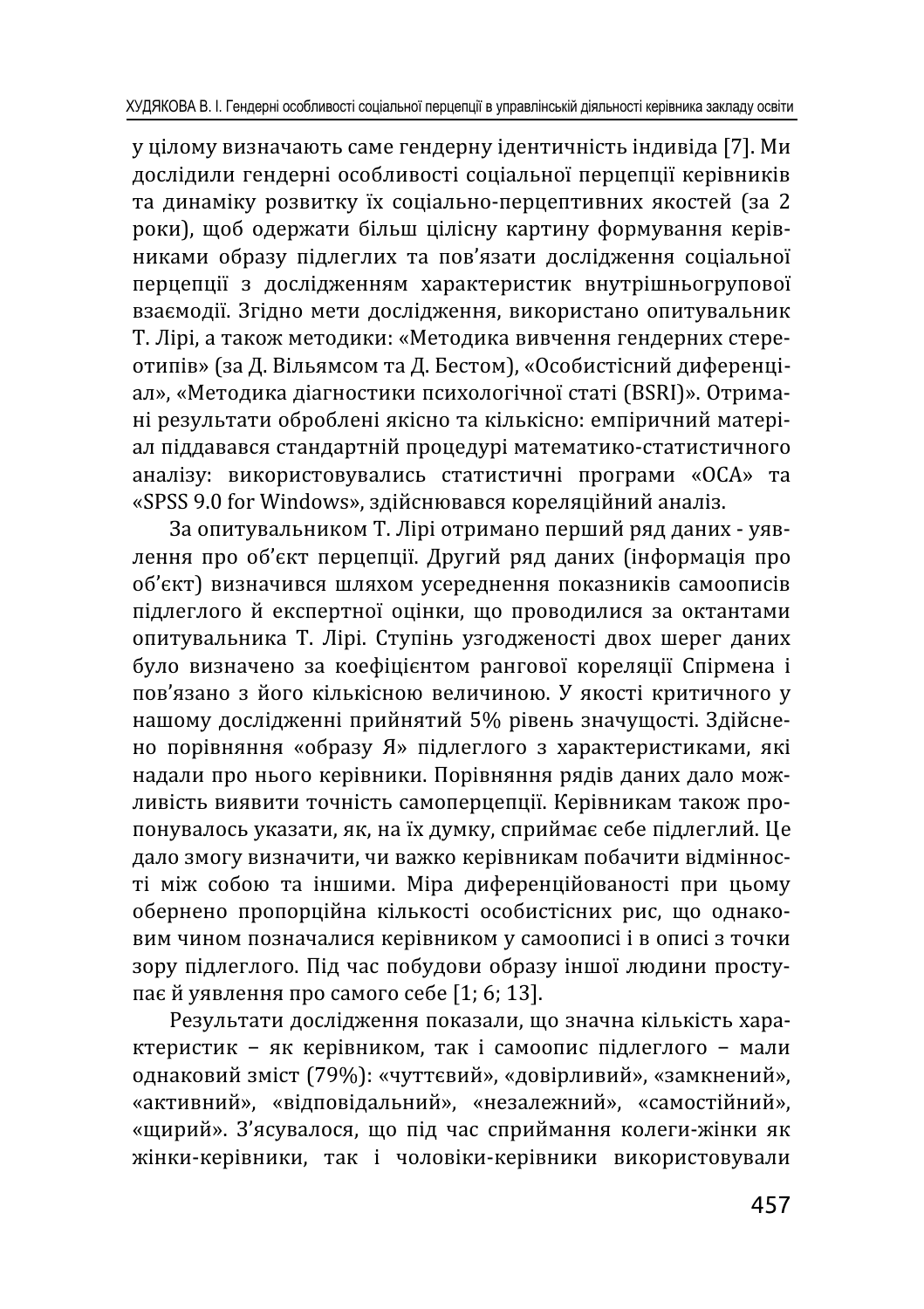однакові критерії і риси (когнітивні схеми) співробітниці; образ чоловіка-колеги мав ширше коло своєрідних оцінок. При цьому, керівникам обох статей було простіше описувати жінку і надавати їй відповідну характеристику. Очевидно, що жінка - більш відкрита, відверта, краще репрезентує себе у товаристві. Респондентам було важче побудувати цілісний образ чоловіка - він видавався більш закритим та «таємничим». Як жінки, так і чоловіки більше звертають увагу на наявність як гендерних ознак об'єкта перцепції, так і товариськість, відповідальне ставлення до роботи.

Гендерні особливості гнучкості соціально-перцептивного процесу керівників ми визначали на основі методики А. Еткінда. Визначено різницю між кількістю якостей, віднесених до варіанту «залежить від ситуації» при описі себе і підлеглого з метою дослідження процесу, оскільки ще у дослідженнях Дж. Келлі [13] було показано, що сприймання себе - більш диференційоване, ніж сприймання інших. Керівники ставились до себе як до чогось більш складного, але й менш стабільного. Визначено, що керівники-жінки більш схильні давати оцінки і приписувати певні якості іншому. Вплив стереотипів при побудові образу колеги тієї ж статі є нижчим у керівників-чоловіків, ніж у керівниківжінок (r=0.536; r=0.583 відповідно).

Під час дослідження виявлено, що ставлення до підлеглих різної статі диференційоване: керівники краще ставляться до осіб протилежної статі; чоловіки краще характеризують підлеглих жінок, ніж чоловіків, і навпаки. Це стосувалося не лише професійних якостей, але й опису зовнішності та зросту. Очевидно, кожна стать використовує різні стандарти щодо фізичних властивостей, особисте ставлення залежить від статі як суб'єкта, так й об'єкта перцепції. Чоловікам приписували більше негативних якостей щодо стилю поведінки, агресивності та раціоналізму. Респонденти також по-різному інтерпретували риси, які традиційно відносяться до маскулінних чи фемінних («сміливий», «схильний до ризику», «рішучий», «агресивний»). Фемінні риси учасники дослідження краще визначали у чоловіків. Вважається, що маскулінні якості жінки більш прийнятні у професійному середовищі, ніж фемінні - для чоловіків. Жінки-керівники були точнішими в оцінках зовнішності та перенесенні зовнішніх ознак на особистісні характеристики.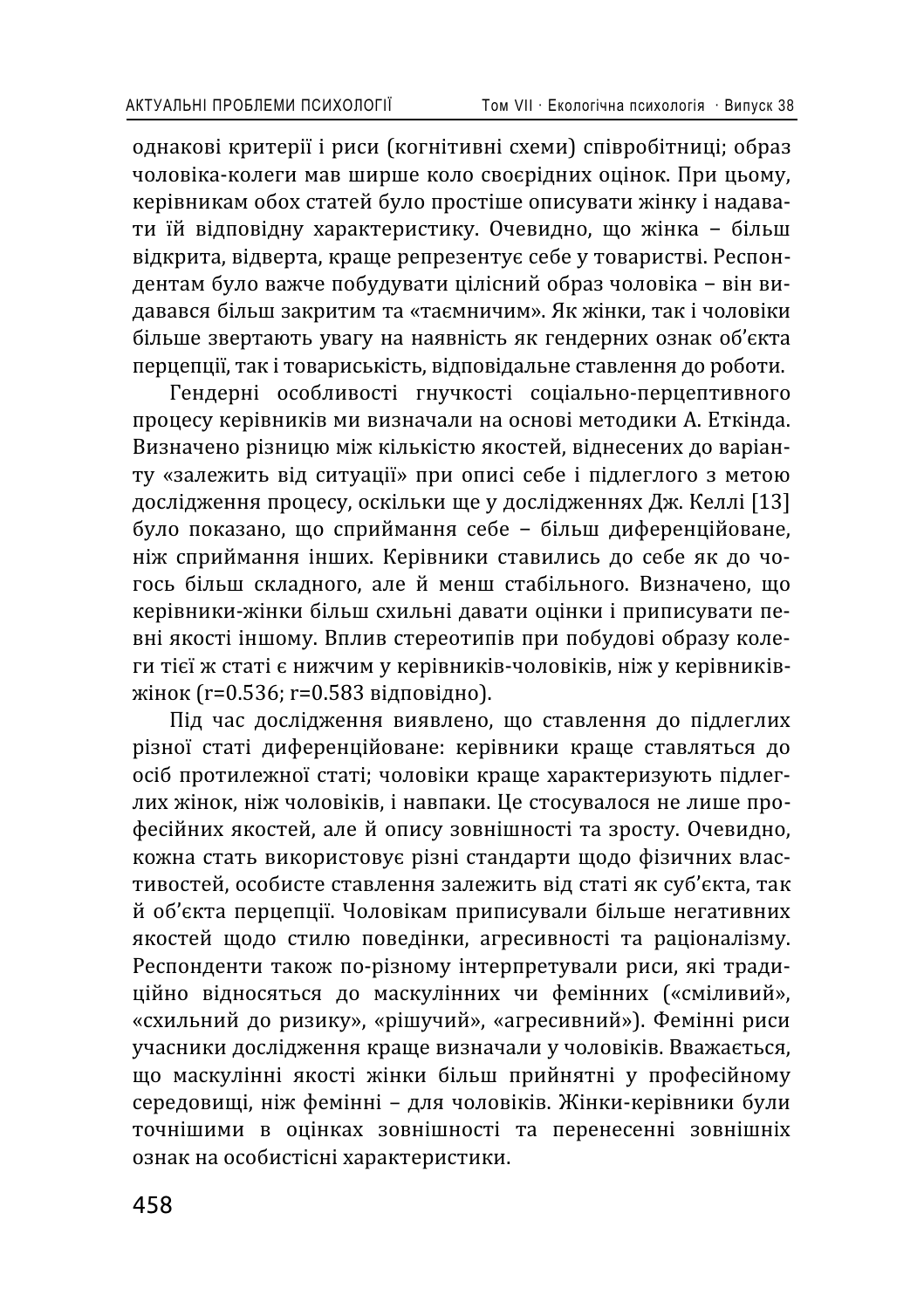Повнота відображуваних у процесі соціальної перцепції властивостей і характеристик інших вивчалася опосередковано, на основі методики вільного опису. Респондентам запропонували створити модель «зразкового», на їхдумку, підлеглого, описати «небажаного». Ця методика забезпечує можливість виявити гендерні особливості змістових характеристик соціальної перцепції (систему цінностей, очікувань, когнітивні й емоційні особливості тощо). Обробка методом контент-аналізу результатів дослідження, а також аналіз наукової літератури з цієї проблеми [2; 4; 6; 13] показали, що у якості одиниць аналізу доцільно взяти особистісні, ділові та комунікативні властивості, а також особливості зовнішнього вигляду об'єктів сприймання. Повнота відображуваних якостей у процесі соціальної перцепції керівником вираховувалася як усереднене значення кількості елементів, поданих в описах обох підлеглих - «найкращого» і «найгіршого». Крім того, було враховано кількість стверджувальних відповідей по кожній з виокремлених категорій якостей (ділові, особистісні, комунікативні), яка могла слугувати опосередкованим показником спрямованості соціальної перцепції керівників закладів освіти і, таким чином, перейти від визначення динамічних характеристик соціально-перцептивного процесу: точності, повноти диференційованості, гнучкості. При цьому було враховано ставлення керівників до об'єктів перцепції.

Процеси соціальної перцепції в організації опосередковані не лише безпосередніми міжособистісними стосунками, але й ставленням керівника до групи, з якою він тісно взаємодіє і є носієм її цінностей - фон перебігу соціальної перцепції. Тому (за Г. Андрєєвою, Л. М. Карамушкою) ми дослідили три типи сприймання керівником групи [4; 8] : прагматичний, партнерський та індивідуалістичний. Ми порівняли результати попереднього дослідження (2 роки тому) з останніми даними. За результатами дослідження (методика О. Мосейнова) до прагматичного типу можна віднести 31% респондентів (порівняно з попередніми показниками - 18%), індивідуалістичного - 42% (раніше 27%) та партнерського - 27% (попереднє значення - 55%). Як бачимо, збільшилася тенденція до прагматичного та індивідуалістичного типів сприймання. Дослідження також показало, що у цілому керівники обох статей сприймають себе як більш позитивних, добро-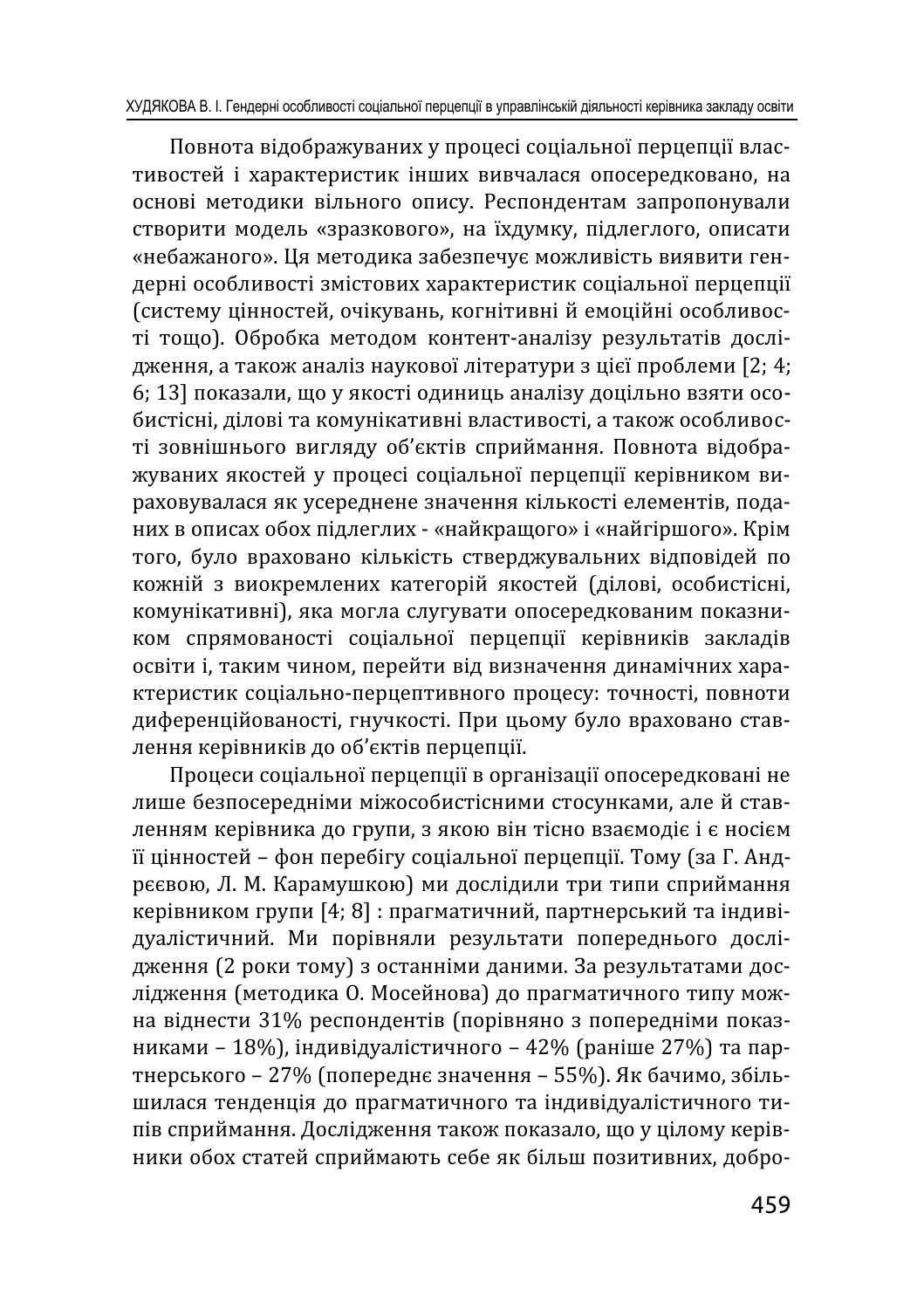зичливих і поступливих і, відповідно, менш агресивних, у той час, як за експертною оцінкою вони є більш агресивними, домінантними і підозріливими, неуважними до підлеглих.

Кількісний аналіз даних не виявив статистично значуших відмінностей у точності соціальної перцепції управлінців залежно від статі (загальний показник точності соціальної перцепції є недостатньо високим і складає 0.39 (при максимально можливому значенні 1), однак чоловіки більш точно, ніж жінки, оцінюють власну домінантність. На нашу думку, це може бути пов'язано з гендерними стереотипами, коли чоловікам легше сприйняти й оцінити наявність у себе тенденції до лідерства, тим часом, як жінки більш точно оцінюють тенденцію піклуватися про інших, поступливість і доброзичливість. Більш точно керівники обох статей оцінюють себе за тенденціями «приязність» (0.50), «підозріливість» (0.44), низькою є точність соціальної перцепції за тенденціями «вимогливість» і «повага до партнера» (0.34), «домінантність» (0.35). Певне переважання точності соціальної перцепції керівників-жінок (0.42 проти 0.37 у чоловіків) зумовлено, на нашу думку, тим, що жінки насамперед сприймають себе крізь призму людських стосунків і тому дещо краще, ніж чоловіки, інтерпретують реакції оточуючих. Зіставлення особливостей самосприймання керівника і сприймання ним підлеглого показало, що точність соціальної перцепції зменшується, коли керівник сприймає й інтерпретує не власні особливості ставлення до підлеглих, а тенденції, що виявляються у ставленні підлеглих до інших людей. Проте навіть й у цьому випадку точність соціальної перцепції жінок-керівників порівняно з чоловіками є дещо вищою (0.37 і 0.28 відповідно).

Дослідження динаміки точності соціальної перцепції залежно від віку керівників показали, що така динаміка існує. Найменша точність соціальної перцепції характерна для керівників до 34 років, ймовірно, це пов'язано з їх відносно невеликим життєвим і професійним досвідом. Точність соціальної перцепції збільшується з віком і набуває максимуму для керівників віком 45-54 років. Зменшення у середньому точності соціальної перцепції керівників 55 років і старше пов'язане, можливо, з більшою ригідністю установок, характерною для людей цієї вікової групи. Щодо динаміки точності соціальної перцепції керівників залеж-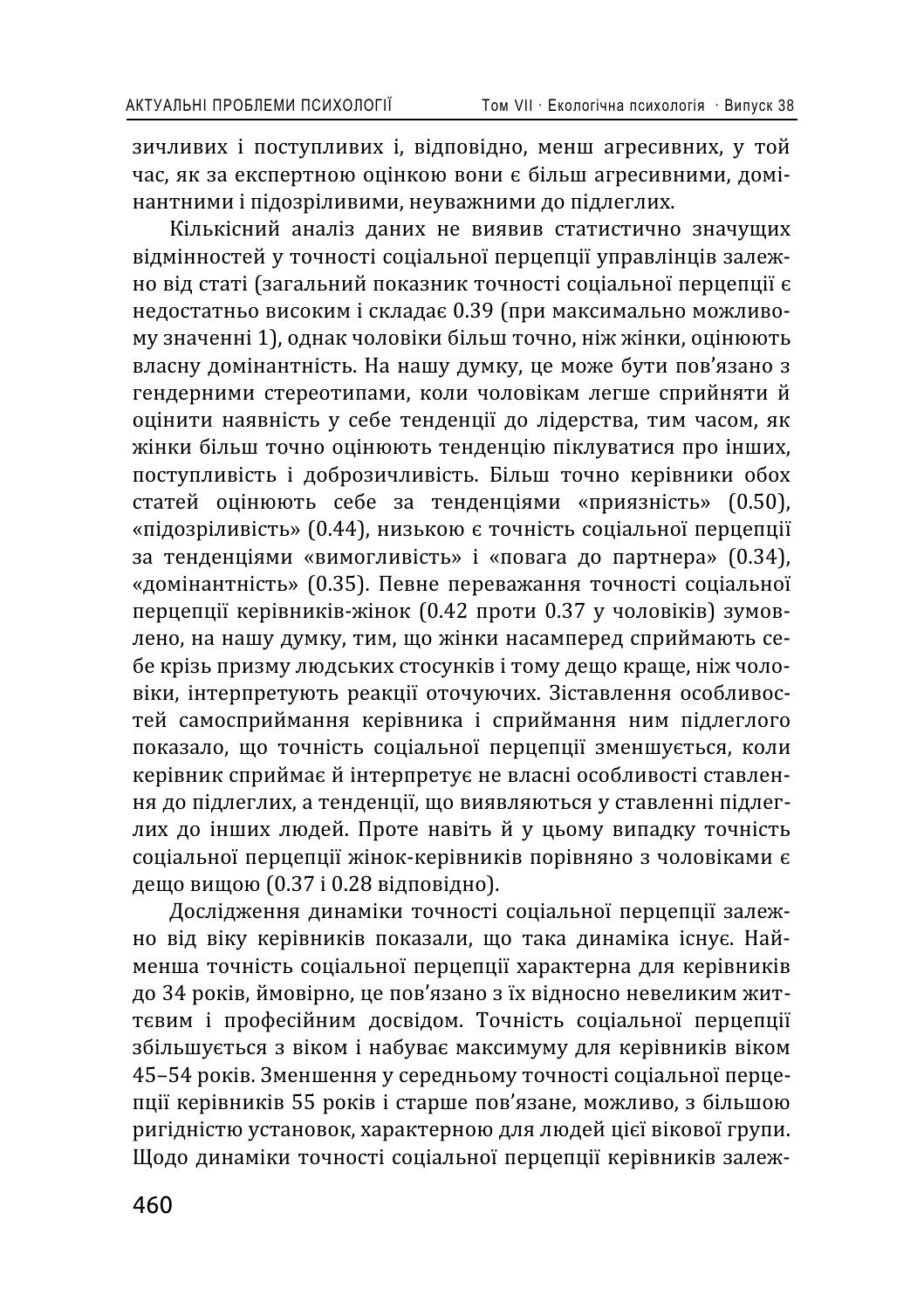но від стажу управлінської діяльності, то дослідження виявило, що існують відмінності у точності соціальної перцепції керівників зі стажем до 5 років і керівниками з більшим стажем управлінської діяльності (р < 0.05). У той же час для трьох груп керівників, чий стаж перевищує 6 років, відмінностей у точності соціальної перцепиїї практично не виявлено. Отже, можна зробити висновок, що точність соціальної перцепції керівників закладів освіти більше пов'язана з віком, аніж зі стажем роботи.

Дослідження диференційованості соціальної перцепції керівників показало, що диференційованість є недостатньо високою (4.96): керівники більш диференційовано сприймають підлеглих за тенденціями «вимогливість» (5.55) й «упевненість у собі» (5.53). Керівникам важче диференціювати відмінності між собою та іншим за тенденціями «доброзичливість» (4.49) і «повага до партнера» (4.52). Кількісний аналіз даних свідчить про відсутність статистично значущих відмінностей у диферениійованості соціальної перцепції керівників залежно від статі. однак керівникам чоловічої статі дещо важче диференціювати відмінності між собою та іншими за тенденціями «домінантність» (4.88) і «повага до партнера» (3.97), натомість жінкам певною мірою важче, ніж чоловікам, диференціювати відмінності між собою та іншими за тенденцією «підозріливість» (4.96). Диференційованість соціальної перцепції збільшується з віком і набуває максимального значення для керівників 55 років і старше (5.52). Отже, керівникам цієї вікової групи певною мірою легше диференціювати відмінності між собою та іншими людьми. На нашу думку, зростання диференційованості соціальної перцепції у групі керівників зі значним стажем роботи пов'язане з утвердженням їх у ролі управлінця, у зв'язку з чим їм легше диференціювати відмінності між собою та іншими людьми. Отже, вік і стаж роботи керівників впливають на диференційованість соціальної перцепції.

Дослідження гендерних особливостей гнучкості соціальної перцепції дозволило виявити, що рівень цього показника у керівників є невисоким і складає у середньому 21.72% (при максимальному значенні 100%). При цьому, більш високий рівень гнучкості зустрічається серед жінок-керівників (23.81% проти 19.62%), хоча різниця показників гнучкості чоловіків і жінок не є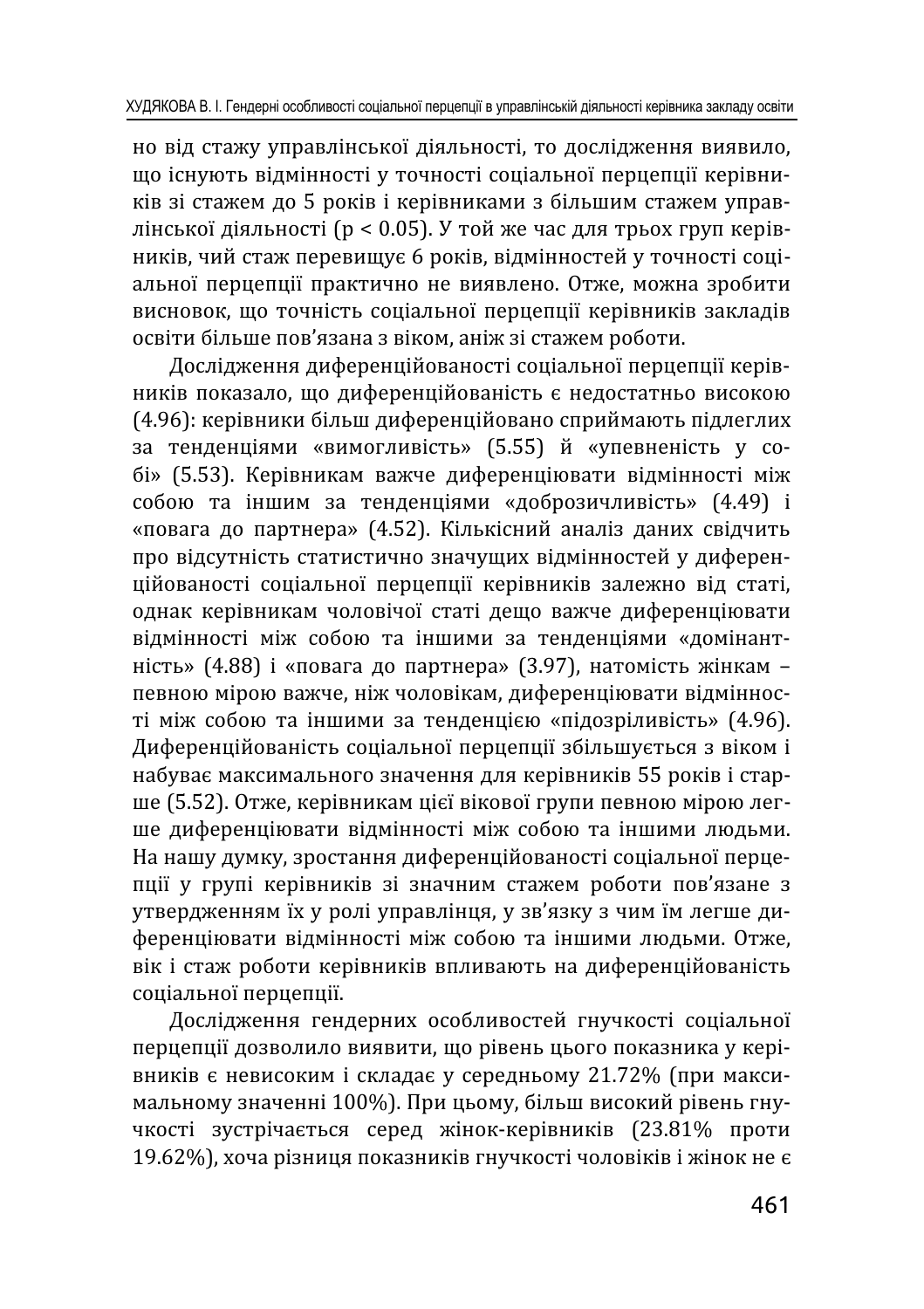статистично значущою. Дослідження гнучкості соціальної перцепції залежно від віку виявило певні відмінності у показниках для управлінців різних вікових груп: максимальні значення показників гнучкості характерні для двох груп керівників; віком до 34 років (32.5%) і віком 35-44 років (30.4%). З віком показники гнучкості зменшуються і досягають мінімального значення у групі керівників віком 55 років і старше. На нашу думку, така динаміка гнучкості соціальної перцепції, можливо, пов'язана з певною усталеністю, а у деяких випадках - і ригідністю установок, характерних для людей старшого віку. Спостерігається певне зростання гнучкості соціальної перцепції у групі керівників зі стажем роботи 6-10 років (з 23.67% до 29.38%), після чого можна констатувати поступове зменшення гнучкості, яка у групі керівників зі стажем 20 років і більше набуває мінімального значення (12.00%).

Що ж до динамічної характеристики процесу соціальної периепиії – повноти вілображуваних якостей об'єктів перцепиії, слід відзначити, що у середньому для опису підлеглого керівники використовують до семи ознак. При цьому жінки-керівники відображують у своїх описах в середньому вісім якостей підлеглого, а чоловіки-керівники - лише шість. Отже, спостерігаються гендерні відмінності у повноті соціальної перцепції керівників (р < 0.01). Крім того, дослідження показали, що за умови позитивного ставлення до об'єкта перцепції повнота відображуваного є значно вищою (у середньому 7.55 проти 6.14 у випадку негативного ставлення). Особливо чітко ця тенденція виявляється у чоловіків-керівників, для яких середня кількість відображуваних якостей підлеглого у випадку позитивного ставлення до нього складає 6-7 елементів у той час, як у разі негативного ставлення -4-5 елементів (р < 0.05). Перцепієнти краще оцінили такі якості, як «міжособистісна вілстань» (вілкритий, сором'язливий). «міжособистісна відстань» (відкритий, сором'язливий), «динамічні особливості» (активний) та «ставлення до роботи». В оцінці підлеглого керівники швидше звертають увагу на ділові та особистісні якості, однак деякі аспекти зумовлюються статтю: при сприйманні підлеглого своєї статі звертається увага на приємність і красу, а протилежної - на чарівність і привабливість.

Висновки. Отже, на основі емпіричного дослідження можна зробити такі висновки: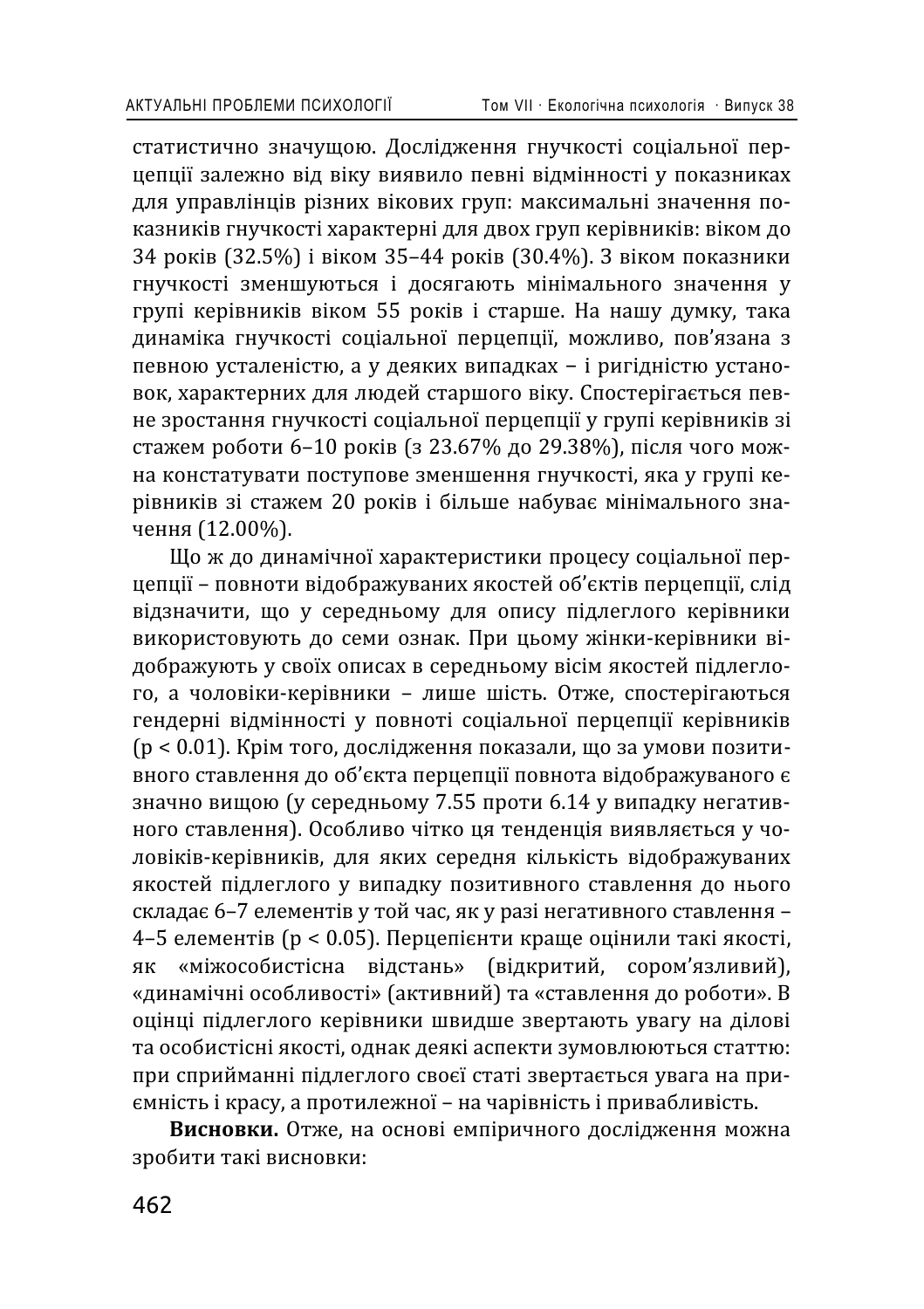Гендерні особливості керівників закладів освіти суттєво не впливають на ефективність управлінської діяльності, їх показники статистично не значущі - успішність керівництва залежить віл професійних й особистісних якостей керівника. Кожна стать використовує різні фізичні стандарти соціального оцінювання iснує статевий суб'єктивізм при оцінці зросту та інших фізичних характеристик іншого. Інгруповий фаворитизм у чоловіківкерівників виражений краще.

Усі респонденти продемонстрували належну узгодженість при побудові образу, хоча краще інтерпретують образ іншого жінки. Жінки-керівники виявляють більшу суб'єктивну адекватність при формуванні власного враження про партнера по спілкуванню та взаємодії. Оцінка колеги ґрунтується швидше на рольових сподіваннях з боку особи певної статі. Актуалізуються механізми стереотипізації та проекції. Гендерні стереотипи більше впливають на формування перцептивного образу при сприйманні особи протилежної статі, тому що є менше інформації про іншого. Частіше це проявляється, коли керівник-чоловік описує підлеглу-жінку. Під час опису особи своєї статі спрацьовує механізм проекції на власний досвід. Підлеглий своєї статі сприймається більш негативно.

Інформаційне навантаження та компоненти образу іншого у процесі взаємодії відрізняються у керівників-чоловіків та керівників-жінок. Під час сприймання чоловіка більше використовується інтегрована оцінка, жінки - більш диференційована, і є лише певним елементом, а не основою загального образу. Найбільші розбіжності між особами різної статі під час побудови перцептивного образу спостерігались при визначенні маскулінних та фемінних рис особистості. Жінки більш схильні використовувати стереотипи маскулінності для опису інших жінок, чоловіки при сприйманні жінки більш фемінно орієнтовані.

Виявлено різні акценти під час сприймання підлеглого: під час сприймання жінки-керівники давали загальну оцінку, керівники-чоловіки швидше оцінювали у партнера готовність до соціальної та професійної взаємодії. Чоловіки-перцептори формукоть більш повний та інтегрований образ іншої людини. Жінки проявили більшу проникливість, ніж чоловіки, у розумінні «Я-образу». Для всіх респондентів важливим виявилося ставлен-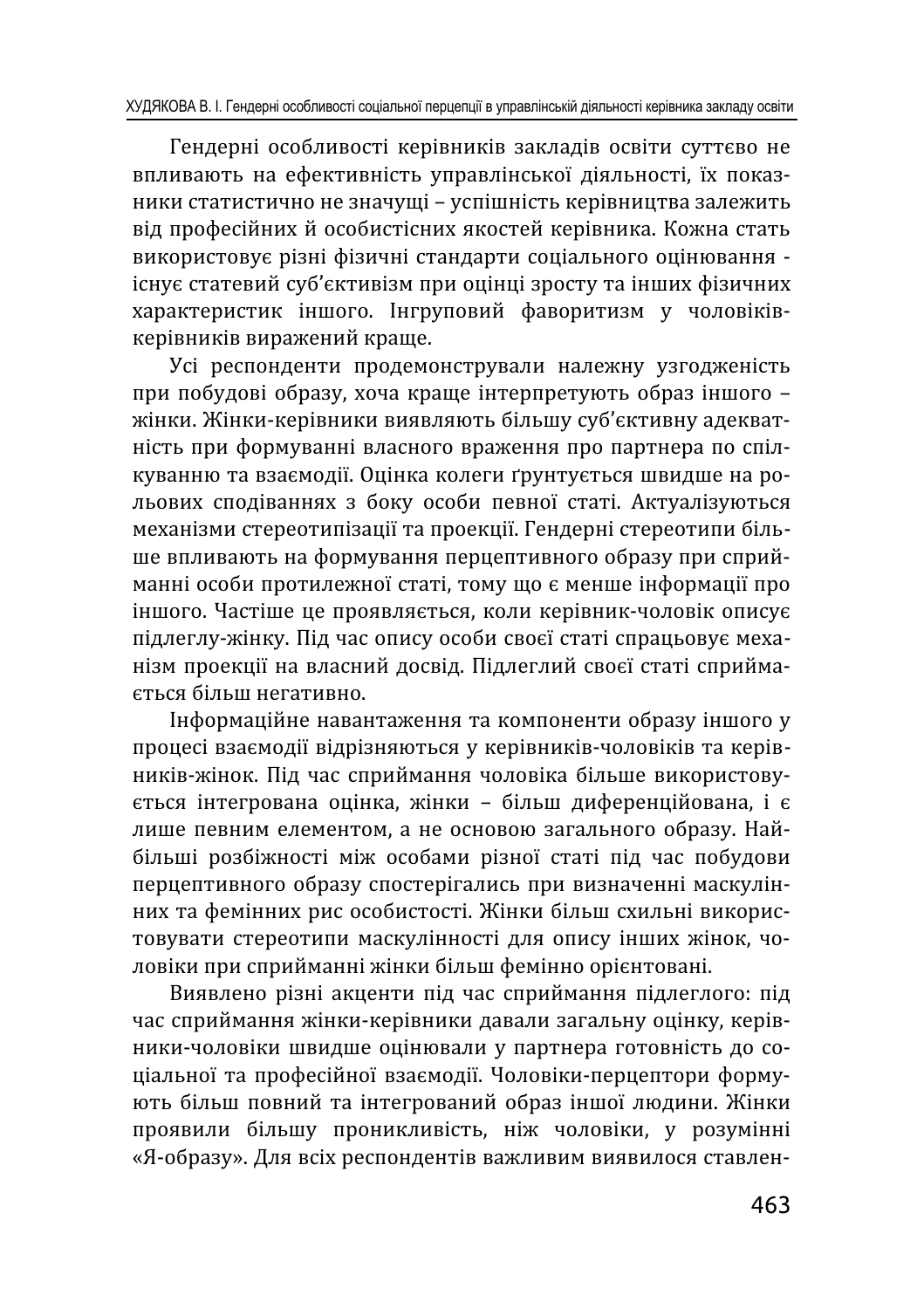ня до самого себе. У пріоритетах оцінки керівника-жінки є приязність, доброзичливість, розум, відкритість, дружелюбність; для керівника-чоловіка - відкритість, дружелюбність.

Під час сприймання особи жіночої статі як керівники-жінки. так і керівники-чоловіки використовували приблизно однакові критерії і риси у її образі. Під час ідентифікації образу жінки респонденти були більш упевнені у своїх оцінках. Що ж до пізнання колеги-чоловіка, то спектр оцінок дещо розширився, досліджувані вказували часто на неможливість побудови повноцінного образу. При цьому найважче було визначитися з характеристиками чоловіка-підлеглого самим чоловікам. За показниками дослідження, образ жінки у процесі спільної діяльності виявився більш простим об'єктом для діагностики та інтерпретації якостей, особливо для осіб жіночої статі.

Керівник закладу освіти має розвивати психологічну культуру та вдосконалювати важливі для управлінської діяльності якості: вміння розуміти людей, підтримувати сприятливий соціально-психологічний клімат в організації, адекватно сприймати учасників навчально-виховного процесу. Доброзичливість, емпатія, доступність, комунікабельність, лідерські якості роблять керівника установи освіти зрозумілим, товариським, привабливим, сприяють професійному зростанню. Тому подальші дослідження будуть присвячені розвитку соціально-перцептивних характеристик керівників закладів освіти у процесі спеціально організованого навчання.

#### Список використаних джерел

- 1. Берн Ш. Гендерная психология: пер. с англ. СПб. : Прайм-Еврознак,  $2001. -320c$ .
- 2. Бондарчук О. І. Психологічні умови становлення мотивації керівників загальноосвітніх шкіл до професійного вдосконалення / О. І. Бондарчук // Актуальні проблеми психології. - Т.1.: Соціальна психологія. Психологія управління. Організаційна психологія. - Київ : Інститут психології імені Г. С. Костюка АПН України, 2001. - випуск 1. - $C. 111 - 114.$
- 3. Гусева А. П. Особенности восприятия самого себя /А. П. Гусева // Теоретические и прикладные вопросы психологии познания людьми друг друга. - Краснодар: Изд-во Кубан. ун-та, 1975. - С. 177-179.
- 4. Данилин К. Е. Восприятие межличностных предпочтений в группе: автореф. дис. ... канд. психол. Наук / К. Е. Данилин. - М. : МГУ им. М. В. Ломоносова, 1984. - 21 с.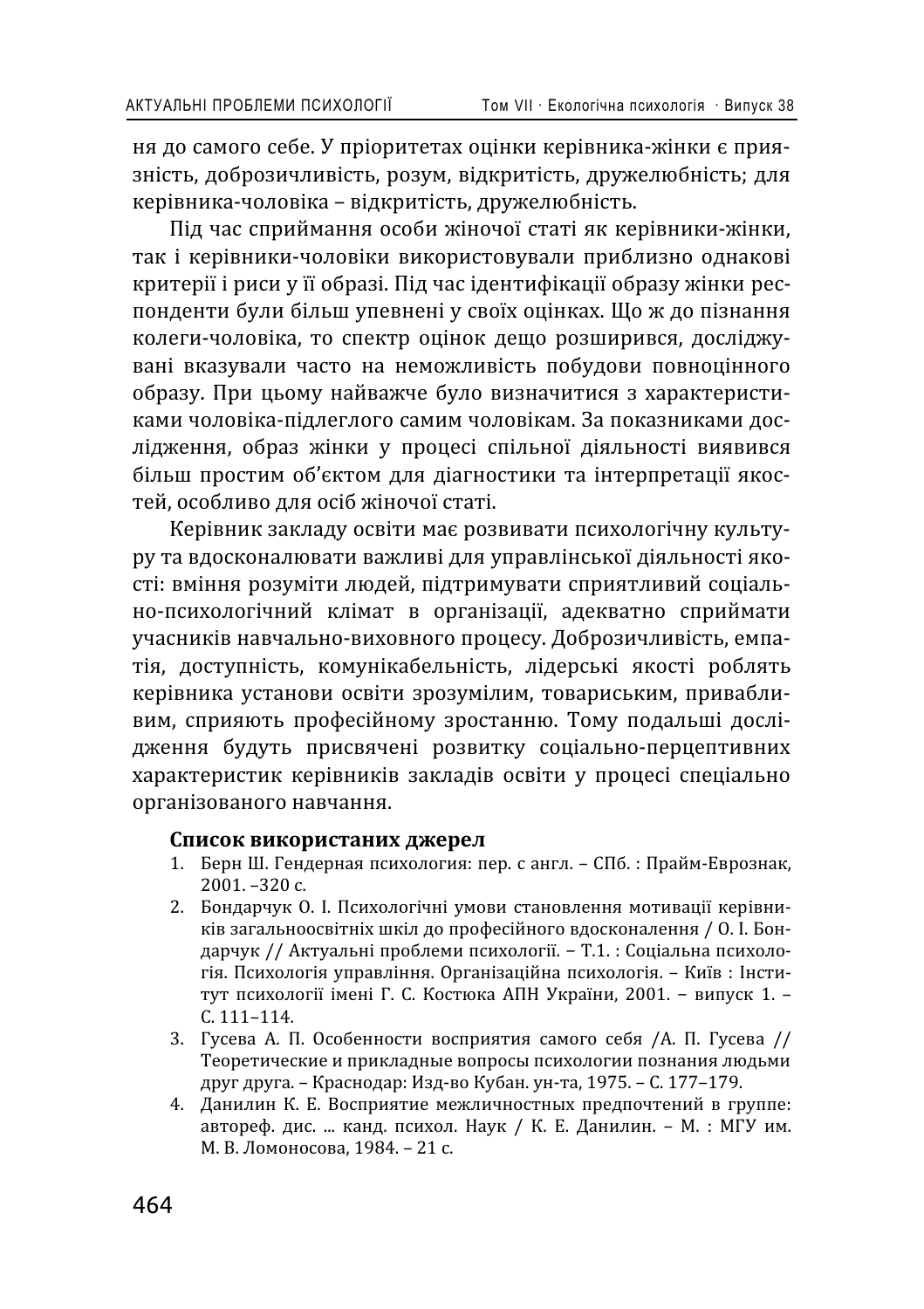- 5. Данильченко Т. Особливості формування першого враження / Т. Данильченко // Соціальна психологія. Український науковий журнал. - 2004. - №3 - К.: УЦПМ. -180 с.
- 6. Дигос В. П. Уверенность и адекватность в феномене социальной периепции / В. П. Дигос // Вопросы психологи: Общение и познание людьми друг друга. - Краснодар: Изд-во Кубан. ун-та, 1975. - С. 64-68
- 7. Іванченко С. Багатовимірна модель гендера / С. Іванченко // Соціальна психологія. Український науковий журнал. - 2007. -№4(24). – К.: УЦПМ. – 196 с.
- 8. Карамушка Л. М. Психологія управління закладами середньої освіти: Монографія / Л. М. Крамушка – К. : Ніка-центр, 2000. – 332 с.
- 9. Ковалев А. Г. Психология познания людьми друг друга / А. Г. Ковалев // Вопросы психологии. - 1983. - №1. - С. 112-118.
- 10. Коломінський Н. Л. Психологія менеджменту в освіті (соціальнопсихологічний аспект): Монографія / Н. Л. Коломинський. - К.: ΜΑΥΠ, 2000. - 286 с.
- 11. Петюх В. М. Управління персоналом: Навч.-методичний посібник для самостійного вивчення дисципліни В. М. Петюх. - К.: КНЕУ, 2000. - $C_18-32$
- 12. Чугуєва І. Є. Професійна успішність майбутніх фахівців в категоріях необхідного і достатнього / І. Є. Чугуєва // Науковий вісник Миколаївського національного університету імені В. О. Сухомлинського: збірник наукових праць / За ред. С. Д. Максименка, Н. О. Євдокимової. - Т. 2. - Вип. 9. - Миколаїв: МНУ імені В. О. Сухомлинського, 2012. – 286 с. – (Серія «Психологічні науки»).
- 13. Kelly H. H. Attribution in social interaction /H. H. Kelly // Attribution:<br>perceiving the causes of behavior. NewYork: Morristown. the causes of behavior. - NewYork: Morristown, GeneralLearningPress, 1971. – P.126.

#### **Spysok vykorystanyh dzherel**

- 1. Bern Sh. Gendernaja psyhologyja: per. c angl. SPb. : Prajm-Evroznak,  $2001 - 320$  s.
- 2. Bondarchuk O. I. Psyhologichni umovy stanovlennja motyvacii' kerivnykiv zagal'noosvitnih shkil do profesijnogov doskonalennja / O. I. Bondarchuk // Aktual'ni problem psyhologii'. - T.1. : Social'na psyhologija. Psyhologija upravlinnja. Organizacijna psyhologija. - Kyi'v: Instytut psyhologii' imeni G. S. Kostjuka APN Ukrai'ny, 2001. – vypusk 1. – S. 111–114.
- 3. Guseva A. P. Osobennosty vospryjatyja samogo sebja / A. P. Guseva // Teoretycheskye y prykladnye voprosy psychology poznanija ljud'my drug druga. - <sup>n</sup> Krasnodar: Yzd-vo Kuban. un-ta, 1975. - S. 177-179.
- 4. Danylyn K. E. Vospryjatye mezhlychnostnyh predpochtenyj v gruppe: avtoref. Dys. ... kand. psyhol. nauk / K. E. Danylyn. – M. : MGU yn. M. V. Lomonosova, 1984. - 21 s.
- 5. Danyl'chenko T. Osoblyvosti formuvannja pershogo vrazhennja. // Social'na psyhologija. Ukrai'ns'kyj naukovyj zhurnal. - 2004.  $N<sup>°</sup>3.$  - K. :  $UCPM. - 180$  s.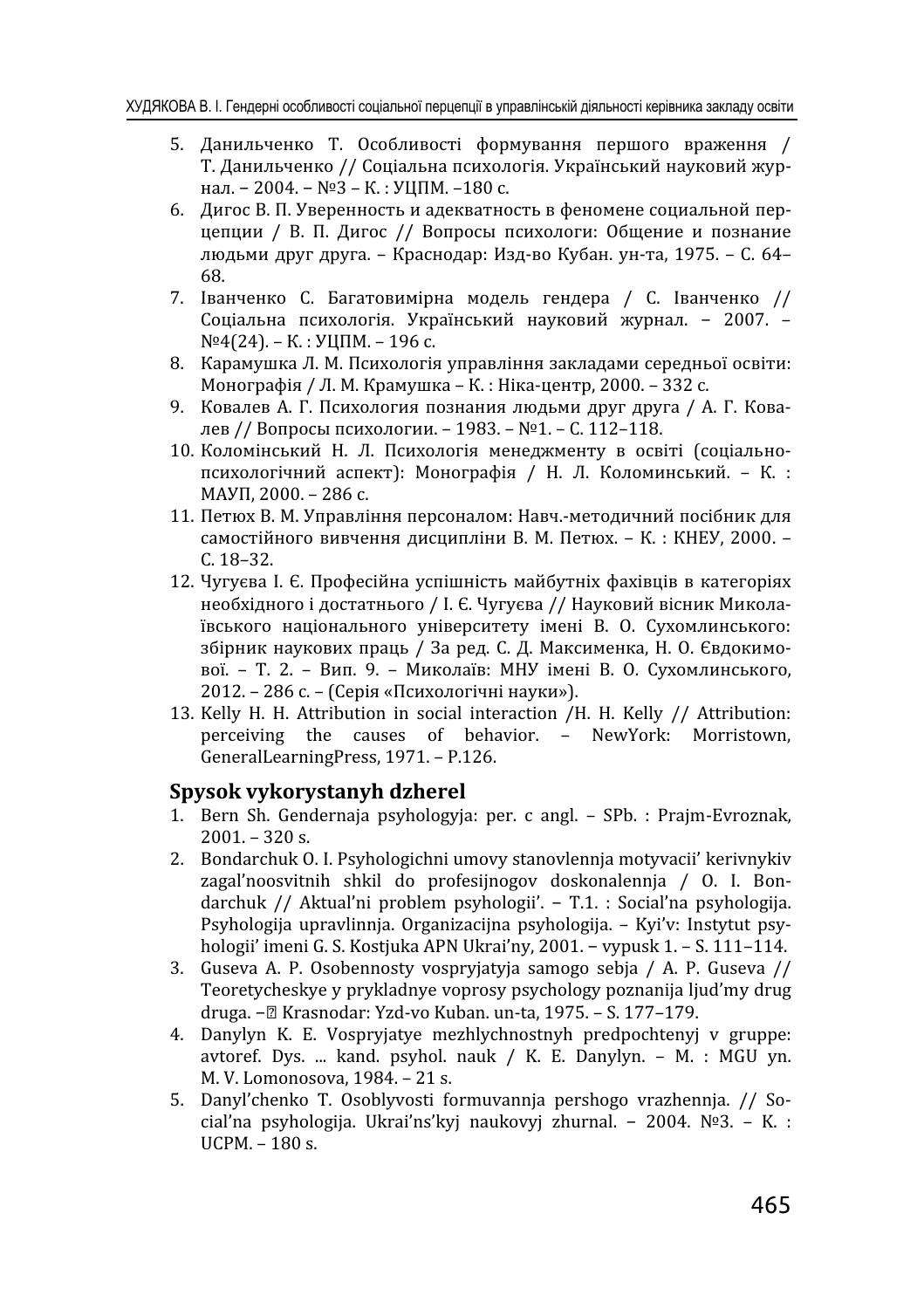- 6. Dygos V. P. Uverennosť y adekvatnosť v fenomene socyaľ noj percepcyy / V. P. Dygos // Voprosы psyhologyy: Obshchenye y poznanye ljud'my drug druga. - Krasnodar: Yzd-vo Kuban. un-ta, 1975. - S. 64-68.
- 7. Ivanchenko S. Bagatovymirna model' gendera / S. Ivanchenko //Social'na psyhologija, Ukrai'ns'kvi naukovyi zhurnal. - 2007. - Nº4(24), K. : UCPM. -196 s.
- 8. Karamushka L. M. Psyhologija upravlinnja zakladamy seredn'oi' osvity: Monografija / L. M. Karamushka - K. : Nika-centr, 2000. - 332 s.
- 9. Kovalev A. G. Psyhologyja poznanyja ljud'my drug druga / A. G. Kovalev // Voprosы psyhologyy. - 1983. -№1. - S. 112-118.
- 10. Kolomins'kyj N. L. Psyhologija menedzhmentu v osviti (social'nopsyhologichnyj aspekt): Monografija. / N. L. Kolomins'kvi. - K. : MAUP.  $2000. - 286$  s.
- 11. Petjuh V. M. Upravlinnja personalom: Navch. -metodychnyj posibnyk dlja samostijnogo vyvchennia dyscypliny. / V. M. Petjuh – K. : KNEU, 2000. –  $C. 18 - 32.$
- 12. Chugujeva I. Je. Profesijna uspishnist' majbutnih fahivciv v kategorijah neobhidnogo i ostatn'ogo / I. Je. Chugujeva //Naukovyj visnyk Mykolai'vs'kogo nacional'nogo universytetu imeni V. O. Suhomlyns'kogo: zbirnyk naukovyh prac' / Za red. S. D. Maksymenka, N. O. Jevdokymovoi'. -T. 2. - Vyp. 9. - Mykolai'v: MNU imeni V. O. Suhomlyns'kogo, 2012. - 286 s. -(Serija «Psyhologichni nauky»).
- 13. Kelly H. H. Attribution in social interaction / H. H. Kelly // Attribution: perceiving the causes of behavior. - NewYork: Morristown, GeneralLearningPress, 1971. – P. 126.

#### $XY\cancel{A}AKOBA B. M.$

## ГЕНДЕРНЫЕ ОСОБЕННОСТИ СОЦИАЛЬНОЙ ПЕРЦЕПЦИИ В УПРАВЛЕНЧЕСКОЙ ДЕЯТЕЛЬНОСТИ РУКОВОДИТЕЛЯ УЧРЕЖДЕНИЯ ОБРАЗОВАНИЯ

 $B$  статье рассмотрены гендерные особенности динамических и содержательных характеристик межличностного восприятия: представлен анализ гендерных стандартов и критериев социаль**иого оценивания, согласованности в построении перцептивного** *ˑ˄˓˃ˊ˃, ˆˈːˇˈ˓ː˞ˌ ˔˖˄˝ˈˍ˕ˋ˅ˋˊˏ, ˋːˆ˓˖˒˒ˑ˅ˑˌ ˗˃˅ˑ˓ˋ˕ˋˊˏ ˓˖ˍˑ- ˅ˑˇˋ˕ˈˎˈˌ ˔˗ˈ˓˞ ˑ˄˓˃ˊˑ˅˃ːˋˢ ˅ ˒˓ˑ˙ˈ˔˔ˈ ˖˒˓˃˅ˎˈː˚ˈ˔ˍˑˌ ˇˈˢ˕ˈˎ˟* **иости. Изучены гендерные особенности проявления механизмов** социальной перцепции (стереотипизации, идентификации, проек-*˙ˋˋ). ʞ˓ˈˇ˔˕˃˅ˎˈː˞ ˓ˈˊ˖ˎ˟˕˃˕˞ ˋˊ˖˚ˈːˋˢ ˆˈːˇˈ˓ː˞˘ ˑ˔ˑ˄ˈːːˑ* стей дифференцированности, гибкости, полноты социальной перцепции, атрибуции личностных качеств, динамики развития социально-перцептивных качеств руководителей с учётом от *˅ˑˊ˓˃˔˕˃ ˋ ˔˕˃ˉ˃ ˓˃˄ˑ˕˞.*